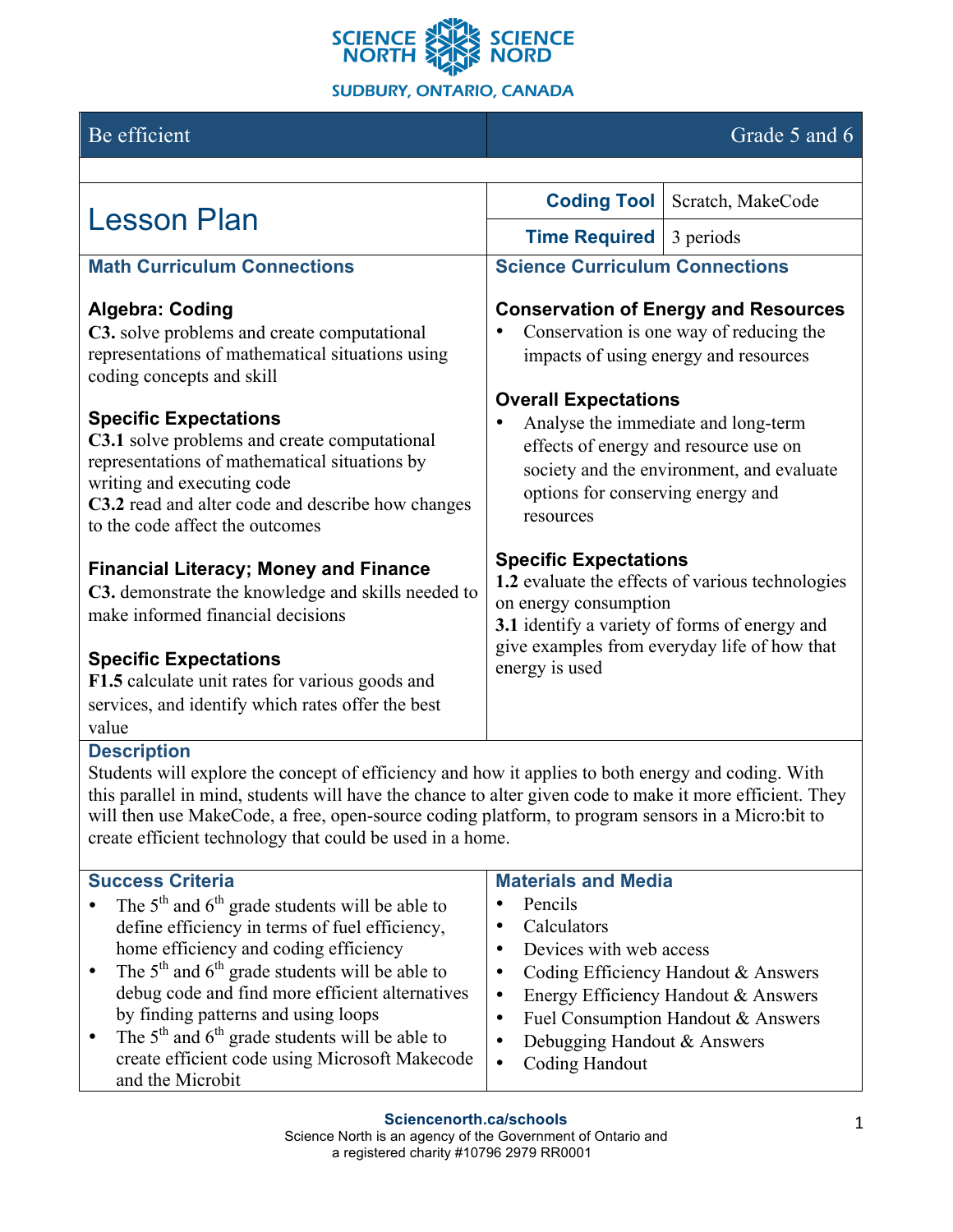

## **Computational Thinking Skills**

This lesson introduces the concept of an efficiency as it applies to computer programming. In programming, efficient code uses the fewest lines of code to accomplish a function. This is beneficial as it makes debugging and review much simpler. Identifying sequences and patterns is very useful in this type of efficiency.

As efficient code makes it easier to read and debug code, this lesson will also look at debugging some existing code, specifically to help make it more efficient. Programmers rarely work along, so having easy to follow code makes it easier for other programmers to find and fix potential issues. Students will have the chance to fix existing code that doesn't work or alter code to improve its efficiency.

The debugging process is a skill set that can be used in all coding situations. Another essential skill for programmers is being able to write pseudocode. Pseudocode is the process of writing out code offline, to help plan for what will be input with the computer. Using pseudocode helps make code more efficient as it eliminates potential errors before investing too much time into the programming language. Students will have the opportunity to write code in this lesson to see how good planning can lead to more efficient and better written code.

The final coding element in this lesson is use the program Microsoft MakeCode. Students will use conditional statements to compare different values and use it to create smart technology for a home.

## **Introduction**

The term efficiency or being efficient can be applied in different contexts. When something is said to be efficient, it successful in producing a desired result. More specific to what this lesson focuses on, true efficiency is producing the desired result with little to no waste. The overarching theme of this lesson is efficiency. Efficiency is an essential skillset when coding, so this lesson will look at what efficiency means in different contexts to help demonstrate how important it is to not be wasteful. By looking at efficiency in terms of fuel consumption and energy efficient homes, students will identify that we try to reduce waste in most of what we do, and that coding is not different.

#### **Action**

## **Unplugged Activities**

This lesson has three different unplugged activities, each of which look at efficiency in different ways. By completing these three activities, students will have a better understanding of how efficiency in coding can be valuable, just as it is in the two real world examples. Each activity has a handout and an answer key.

1) **Fuel consumption**: This first exercise has students embarking on a fictitious road trip where they will need to cost out the price of fuel before going. They will compare the cost of fuel for different vehicles based on their posted fuel consumption ratings from Natural Resources Canada. In addition to efficiency concepts, this activity gives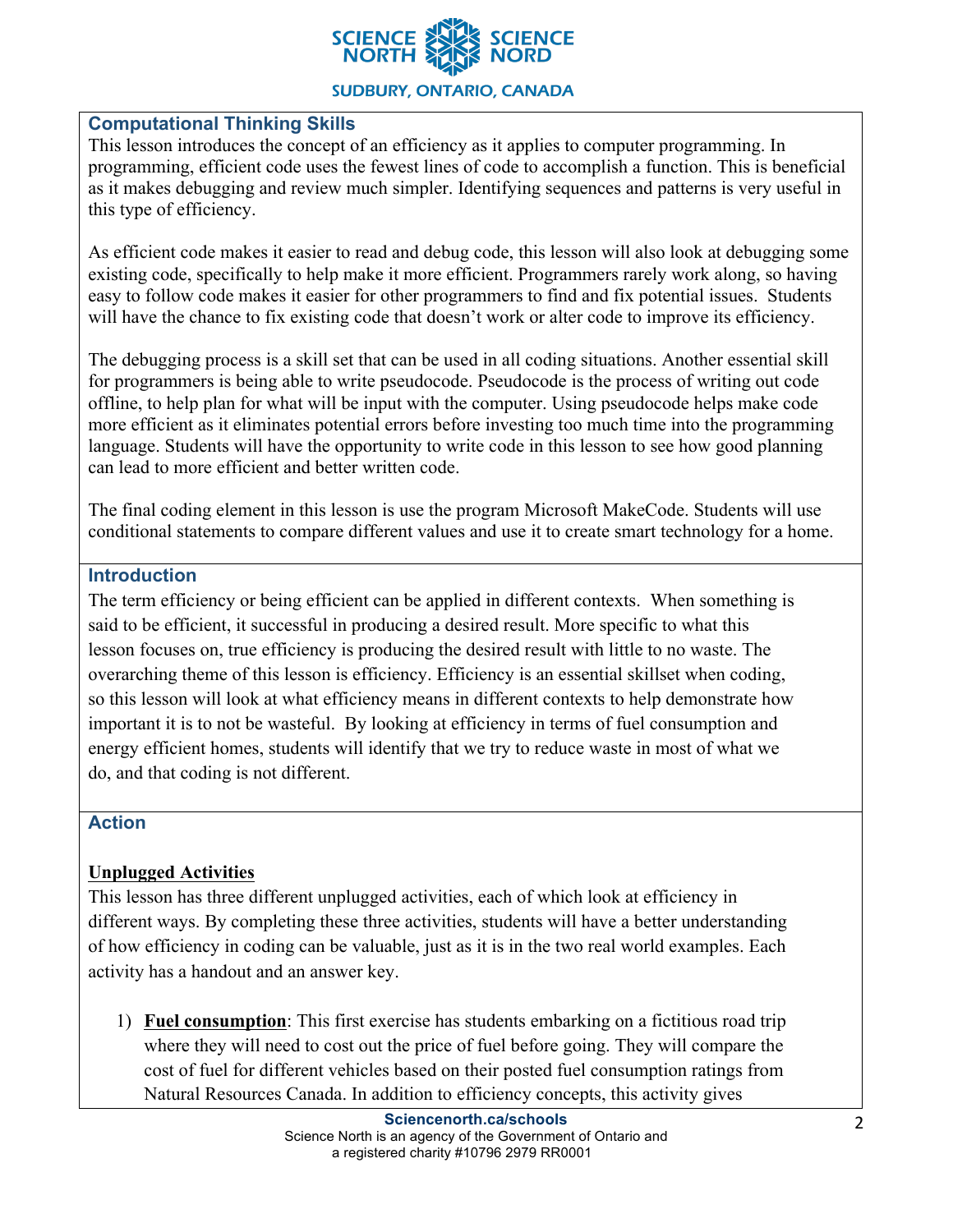

practice manipulating numbers with operators in an everyday life scenario. As such this activity can fit as part of the financial literacy curriculum.

- 2) **Energy efficient homes and appliances:** The second exercise looks at energy efficiencies within a fictitious home. Here, we will contrast energy conservation with energy efficiency. Students will perform calculations on energy savings for different everyday scenarios.
- 3) **Coding efficiencies**: This exercise has students identifying patterns and creating loops with pseudocode. Their task will be to write an efficient algorithm for taking care of a fictitious pet. After creating a comprehensive list of the steps needed to take care of a pet over the course of year, students will fit the items into nested loops so that the tasks are performed at the appropriate frequency. For example, a feeding task might occur daily for some pets. For others, it could occur bi-weekly. After the tasks are assigned a time interval, the loops will have to be nested into each other so that the code runs properly. The most efficient code can have tasks repeating without having to write them more than once.

# **Debugging Activity**

The next portion of the lesson has students debug inefficient code, which can be found with the *Debugging Handout*. The students will receive code that is written in an inefficient manner. It has long repeating sequences. Students will be tasked with identifying and regrouping the sequences to be made more efficient. They can use the space next to the code to write out their ideas for the code. The three tasks that they will have to debug are:

- Debug 1 On and Off Again: https://scratch.mit.edu/projects/474054351/
- Debug 2 High Score: https://scratch.mit.edu/projects/474041754/
- Debug 3 Making Shapes: https://scratch.mit.edu/projects/474063834/

After they have identified their edits and debugs, they can access the inefficient code online in Scratch. There they will have the opportunity to rewrite the code efficiently and test it out. The links for the three activities are posted above. Adding the online portion allows them to test their code. As students work through their tasks, have them test their code often to make sure their new efficient code follows exactly what the long code did. If you haven't remixed another project before, be sure to check out this remix guide: https://en.scratchwiki.info/wiki/Guide to Remixing

Solving the first activity, the blinking light, only requires students to identify the pattern and put the repeating elements in the loop.

The second activity, changing score, is trickier because the pattern isn't as obvious. What will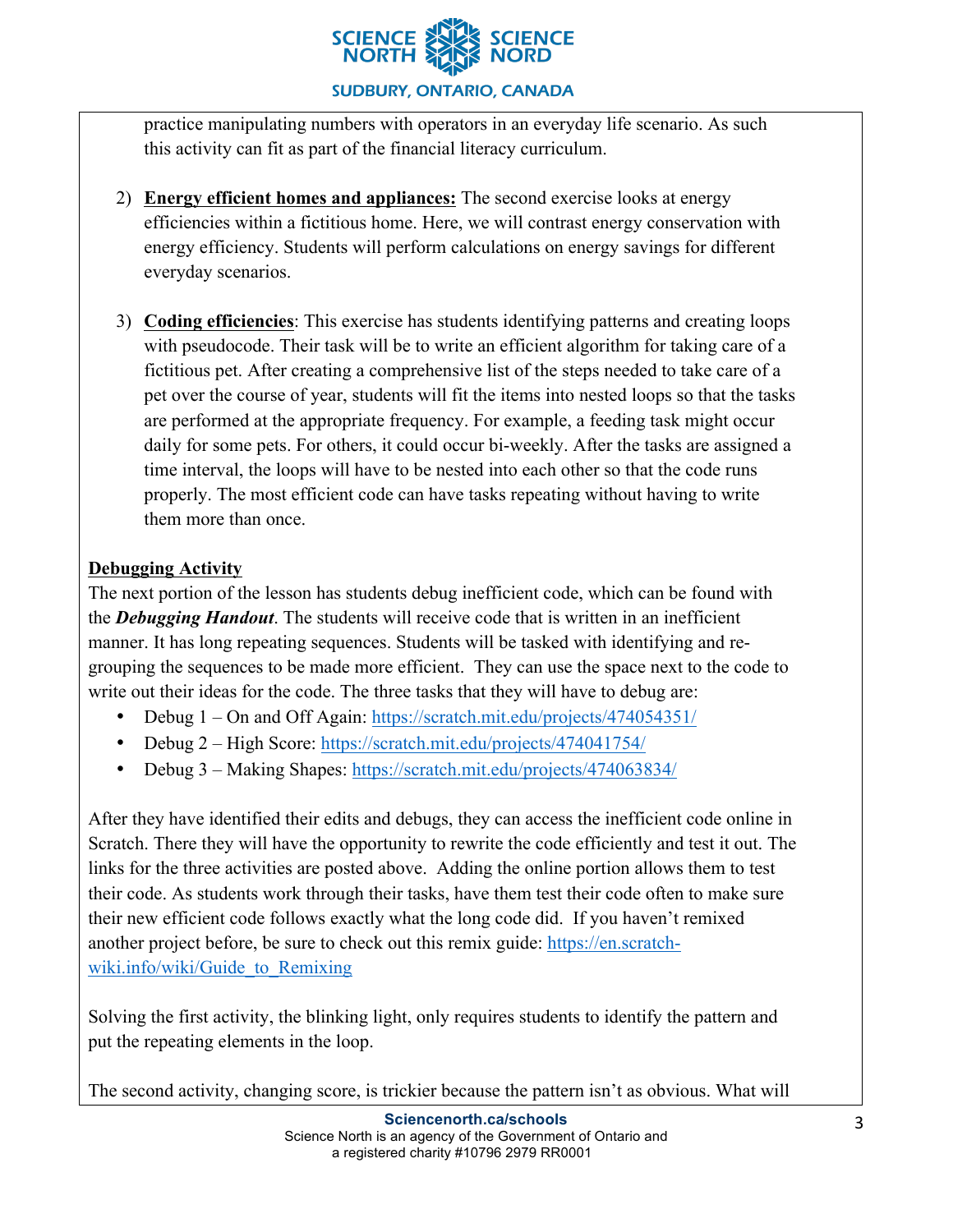

help students is knowing that there is an "or" block.



Writing the simplified pseudocode, this gives:

- if the sprite is touching the apple or the banana or the orange, change score by  $+1$ .
- If the sprite is touching the cake or the donut or the muffin, change score by  $-1$ .

The third activity, making an octagon, is the trickiest piece to debug so we've broken it down for you here. When looking at the handout, you'll see a 'move 50 steps' block repeated as well as a 'point in direction X' where X changes on an interval of 45 each time. The trick with making this program more efficient is removing the 'point in direction blocks' and repeating them with a 'turn 45 degrees' block. With this in place, it's much easier to see the pattern and students can make a more efficient loop that repeats the move and turn blocks.

More efficient code for each of the three activities is included with the *Debugging Activity Answers*.

# **Coding Math Activity**

This activity will use Microsoft MakeCode to program a BBC Micro:bit. MakeCode is a free, open-source coding platform that can be used to create and run programs on actual hardware or in the absence of the hardware, a simulated target. In this activity, the Micro:bit will be the simulated target. A Micro:bit is a popular microcontroller with several built-in inputs and outputs that can be programmed to execute different functions. If you have access to a class set of Micro:bits, you can incorporate them into the lesson. If not, you can use the simulator in the coding platform.



Since this lesson discusses energy, it's worth discussing the different forms of energy that can be found with a Micro:bit. Inputs or sensors measure energy and, depending on what we have coded, use energy from the battery to create an output:

Power Source

• Batteries: Store chemical energy and transform it into electrical energy

Sensors

- Accelerometer: detects movement based on changes in gravitational potential energy
- Temperature sensor: detects heat energy
- Light sensor: detects light energy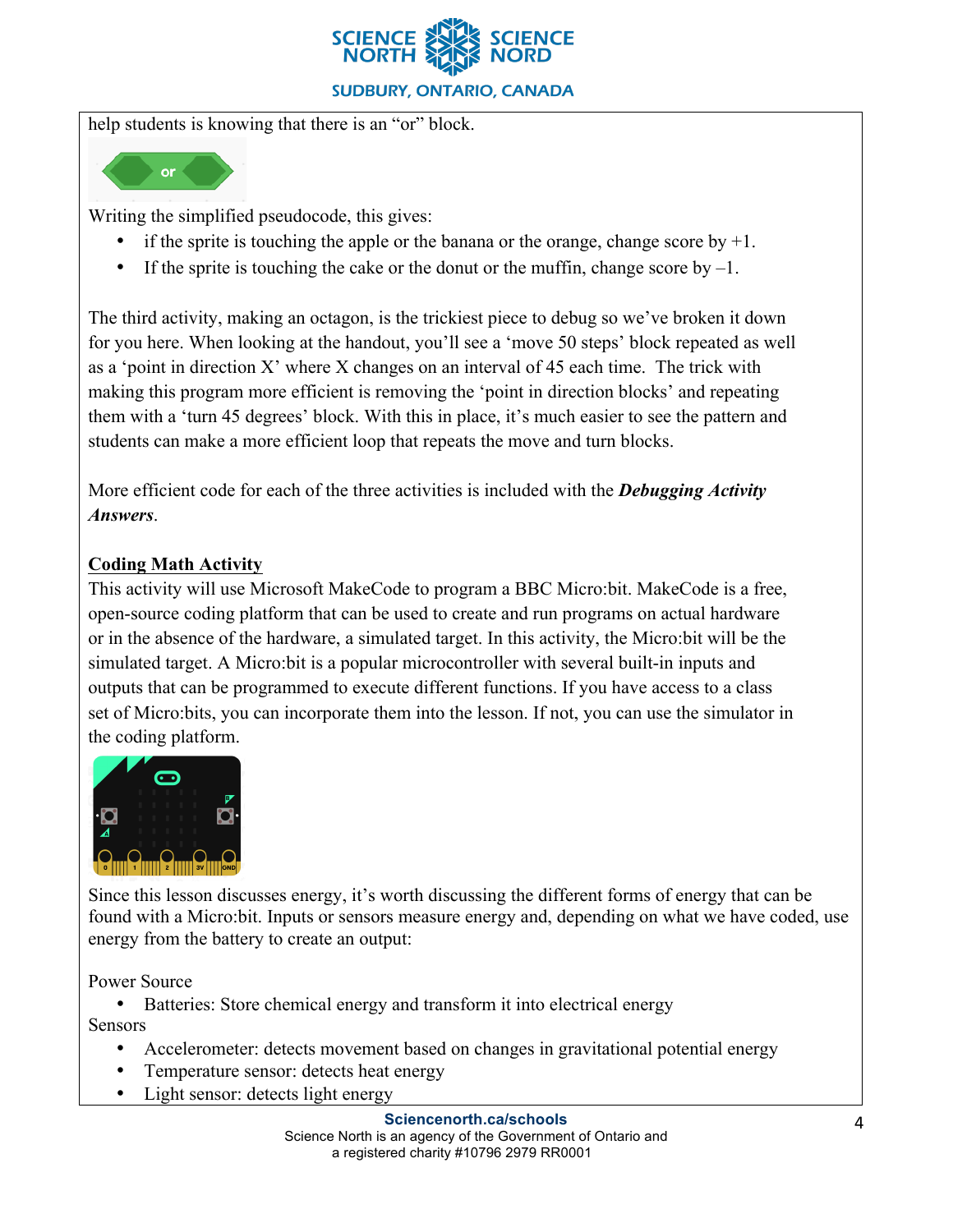

- Digital Compass: detects magnetic fields
- Buttons: detects electrical energy (require some muscular energy to activate)

• Touch sensor(logo): detects changes in capacitance (changes when you touch it)

# **Outputs**

- 25 LEDs: transform electrical energy into light
- Speaker: transforms electrical energy into sound

Given all this information, students will be able to complete tasks that take advantage of the different forms of energy that can be coded for with the Micro:bit. One place we see the smart use of technology in terms of energy is in a home. We call this home automation or also smart homes. We can choose different limits on how the things that use power will behave to add elements of efficiency. The two tasks using the Micro:bit simulate elements that might be found in an energy efficient smart home:

**Task 1:** Use a sensor to program a more efficient light - Students will take code from a light that is always on and edit it so that the light only turns on when it is dark. If time allows, students can try editing their code again to add different conditions that might add more efficiency.

**Task 2:** Use a sensor to turn on the heat or air in a home. Since the micro:bit doesn't include a heater or air conditioner, students will choose a different output as stand-ins for these. The Coding Handout uses lights as substitutes. They will first program a simple thermostat that controls only a heater. Students will have to consider their temperature threshold. The next edit of their program will consider both a heater and an air conditioner. What range of temperatures will be comfortable? Would they have different code for different times of day or different times of year? How do we keep these devices from doing more work than they have to? Have them think about conditions that would increase efficiency.

The full code for both these programs can be found in the *Coding Handout*.

# **Closure and Assessment**

Upon completion of the lesson, there are multiple opportunities for assessment, primarily among the three unplugged activities and the debugging activity. The handouts for each can be collected and used for assessment of learning, with the data collected going towards the math strand of a student's achievement grade. Alternatively, these handouts as well as the work done with the Micro:bit can be used for assessment as learning to gain feedback and check for next steps in regard to the '*conservation of energy*' section of the curriculum.